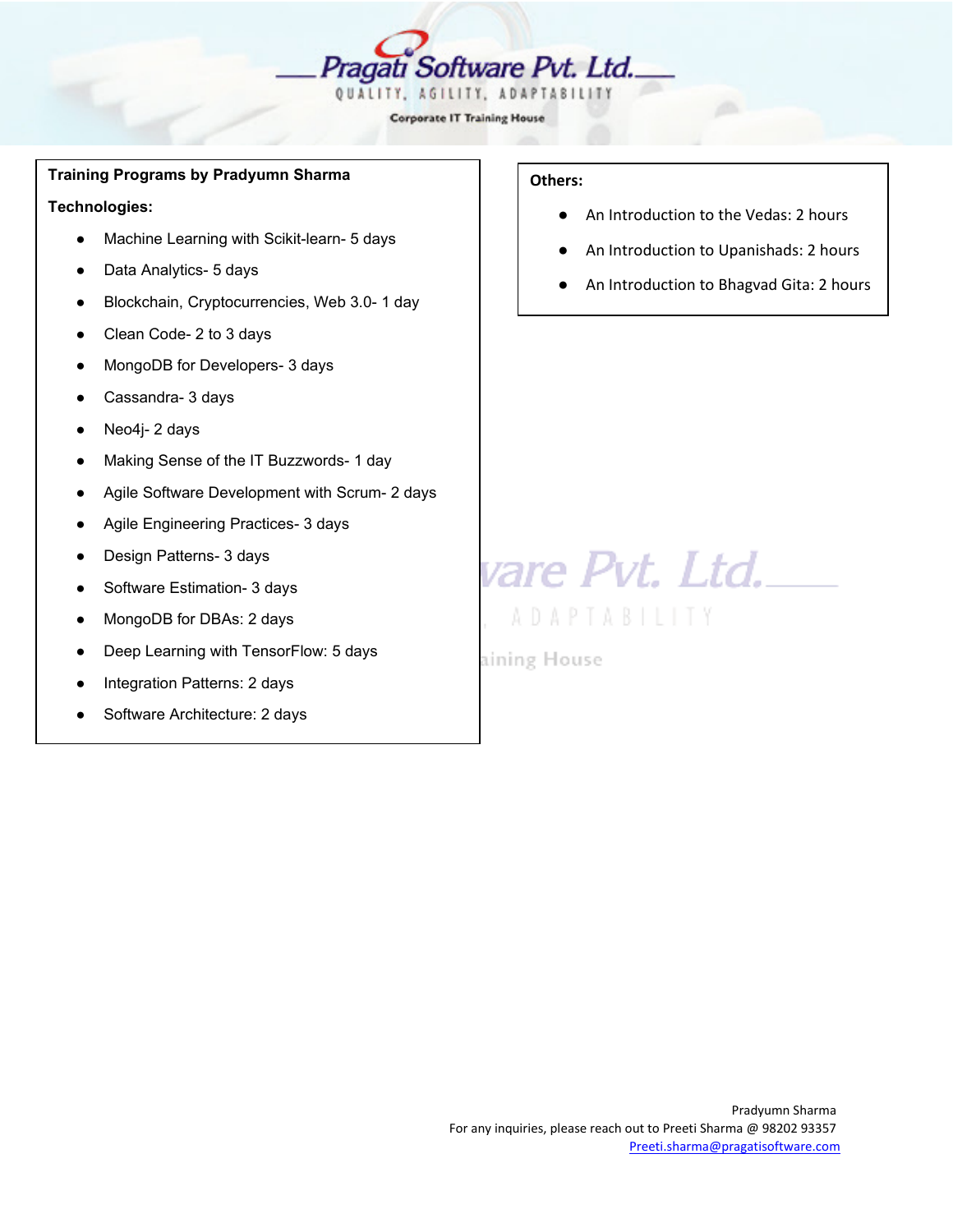

#### **Machine Learning with Scikit-learn**

**Objectives:** Understanding Machine Learning (ML) concepts, building various types of ML models to solve diverse problems

# **Duration**: 5 days

#### **Course outline:**

- Essential concepts and terminology
- Basics of regression, hypothesis, cost function, learning rate
- Essentials of numpy, pandas, matplotlib libraries in Python
- Stochastic Gradient Descent, feature scaling, polynomial regression, normal equation method
- Ridge regression, Lasso regression
- Logistic regression (classification), Random Forest
- Support Vector Machine, Kernels
- K-nearest neighbours, Naive Bayes Algorithm
- **Artificial Neural Networks**
- Clustering, K-means, anomaly detection
- Dimensionality reduction, model selection
- Preprocessing

#### **Methodology highlights:**

- Balanced mix of theoretical concepts, hands-on work, best practices.
- Extensive practical work using publicly available data sets
- **Highly interactive sessions**

#### **Tools and Technologies used:**

- Python, with numpy, pandas, matplotlib libraries
- Scikit-learn library
- Jupyter Notebook / Google Colaboratory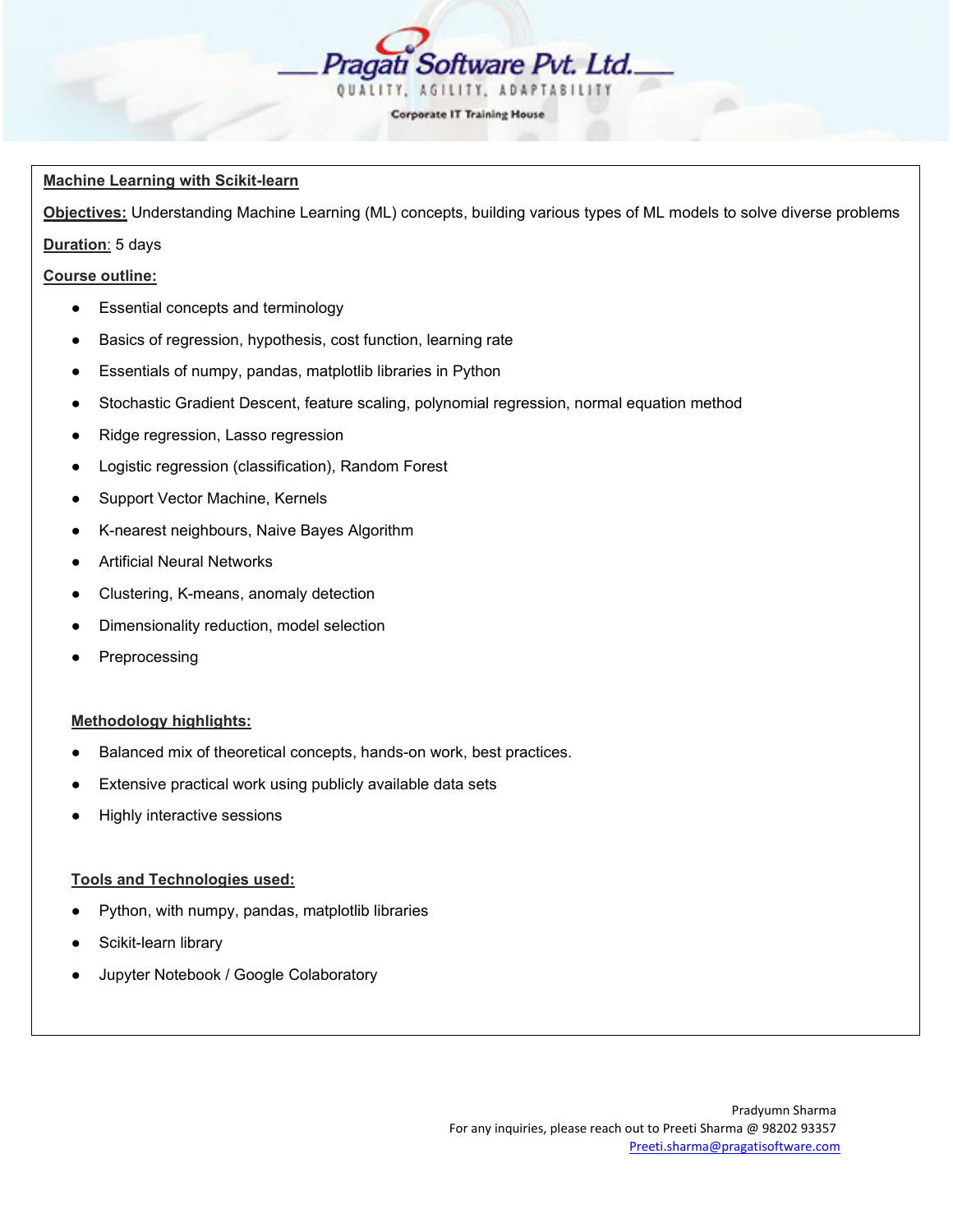

# **Data Analytics**

**Objectives:** Retrieve and analyze data, derive insights, visualize results, create dashboards, use statistical techniques

# **Duration**: 5 days.

#### **Course outline:**

- Data analytics landscape, use cases
- Data workflows: data warehouse, data lake, etc
- Accessing data from a variety of sources
- Data wrangling
- MS Excel: Pivot Tables, reports, visualization
- Statistics: Descriptive Analysis (mean, median, standard deviation, percentile, quartile, outliers)
- Statistics: Inferential Analysis (binomial distribution, normal distribution, predictions, hypothesis testing)
- PowerBI / some other tool: data extraction, transformation, relationships, advanced reporting and visualization, dashboards, publishing reports
- Python with NumPy, Pandas: data manipulation, regular expressions, analysis, grouping, pivot tables

# **Methodology highlights:**

- Balanced mix of essential concepts practical work using examples, exercises, and case studies.
- Various curated data sets for hands-on work. Alternatively, we can work with your data and help you create dashboards relevant to your work
- Highly interactive sessions

#### **Concepts covered and tools used:**

- Statistics (basic to intermediate)
- MS Excel
- PowerBI / some other analytics tool
- Python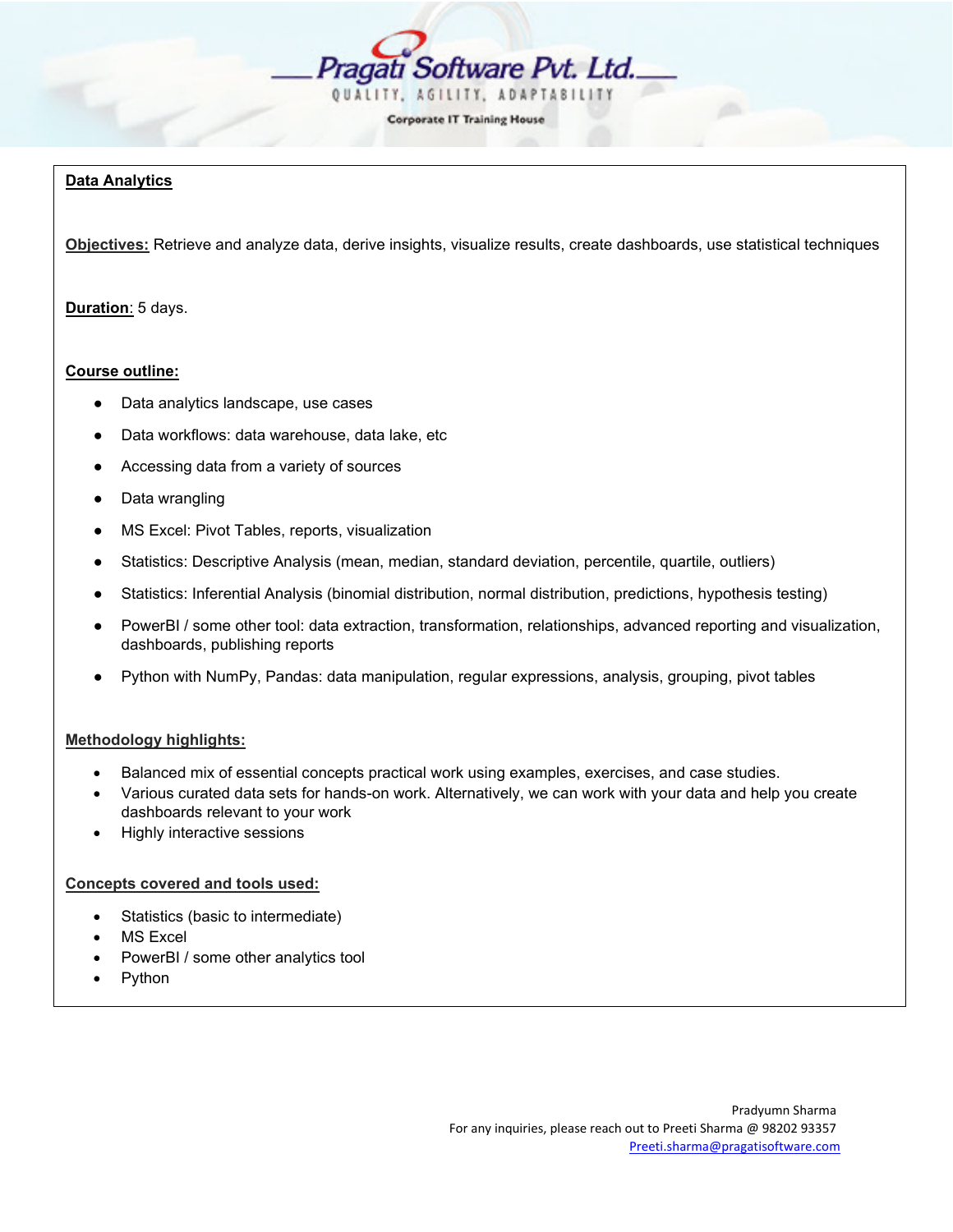

### **Blockchain, Cryptocurrencies, Web 3.0**

**Objectives:** This is an introductory program, providing an overview of Blockchain and cryptocurrencies, as well as the emerging ideas behind Web 3.0 which are linked to these.

# **Duration**: 1 day

#### **Course outline:**

- Introduction to Blockchain and cryptocurrencies (cryptos)
- Key concepts: cryptographic hash functions, hash pointers, cryptographic key pairs, anonymous parties
- Bitcoin transitions, Bitcoin mining, proof of work, distributed consensus
- Legal status of cryptos, future legal directions
- Ethereum, altcoins, proof of stake
- Smart contracts, distributed apps, oracles
- Blockchain types: public, private, consortium, hybrid
- Hyperledger
- Enterprise blockchain
- Business applications, non-fungible tokens (NFTs)
- Web 3.0 using blockchain

#### **Methodology highlights**:

- Fairly detailed coverage of all the essential concepts relating to blockchain and its implementation in Bitcoin and **Ethereum**
- Simple, non-technical demonstrations, no hands-on work.

#### **Key takeaways**:

- Reasonable insight into the functioning of blockchain and cryptos
- Understanding of blockchain use cases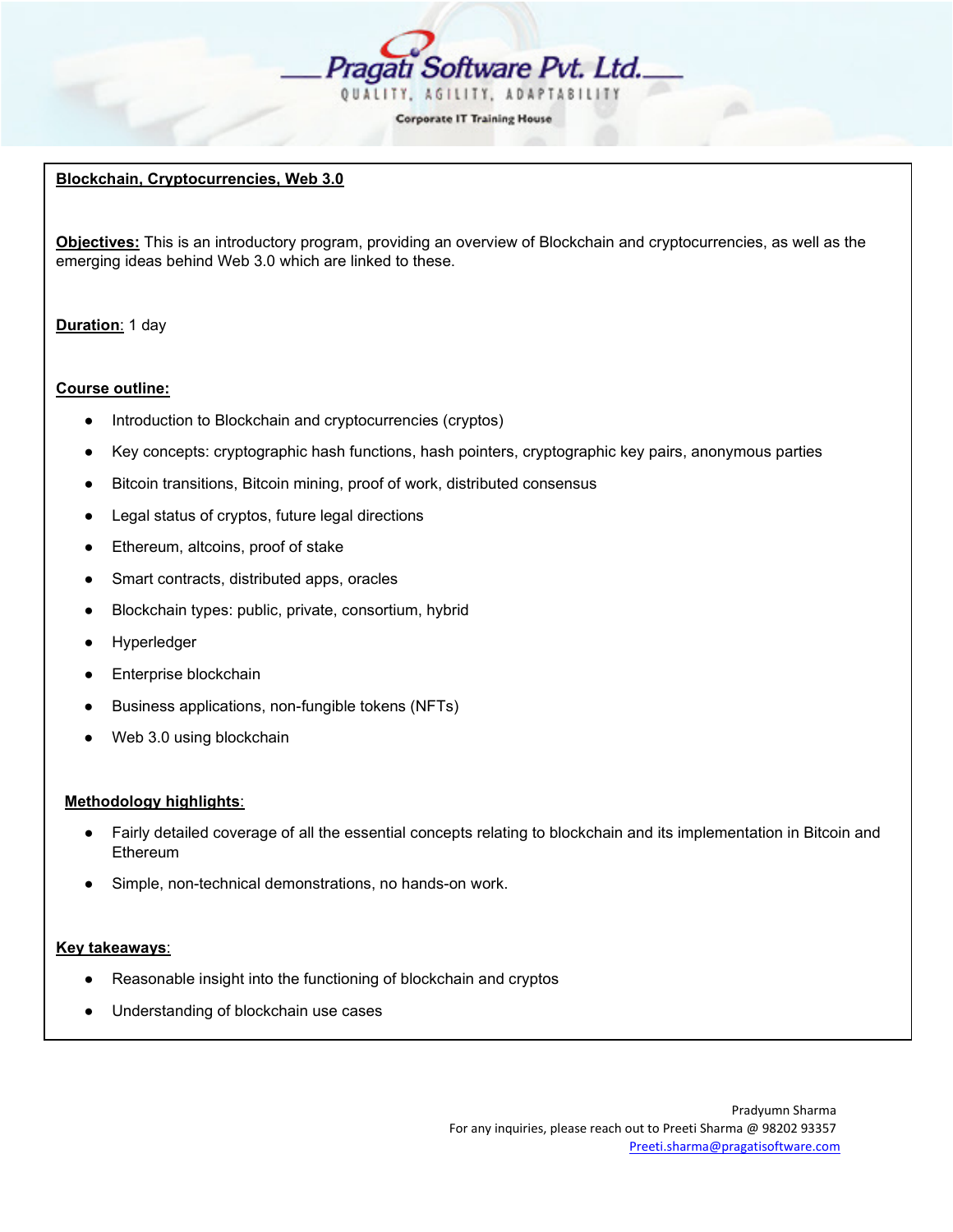

# **Clean Code**

**Objectives:** Concepts and best practices of writing clean code, along with key Agile engineering practices (TDD, refactoring).

**Duration:** 2 to 3 days

# **Course outline:**

- Characteristics of clean code
- Trade-offs in software development
- Understanding and applying simple algorithms
- Test-driven development (TDD)
- Refactoring
- Essentials of readable code
- Best practices for classes, functions, etc
- Indentation and comments
- Technical debt
- Code smells
- A few object-oriented design principles

#### **Methodology highlights:**

- Major part of the learning is through hands-on work
- Use of selected non-trivial programming exercises
- Most of the content is programming language-neutral.

#### **Why This Program?**

There is ordinary code. And there is clean code. When your code is not clean, it can significantly hamper the productivity of a development team, making it increasingly harder to fix bugs, add features, or make changes.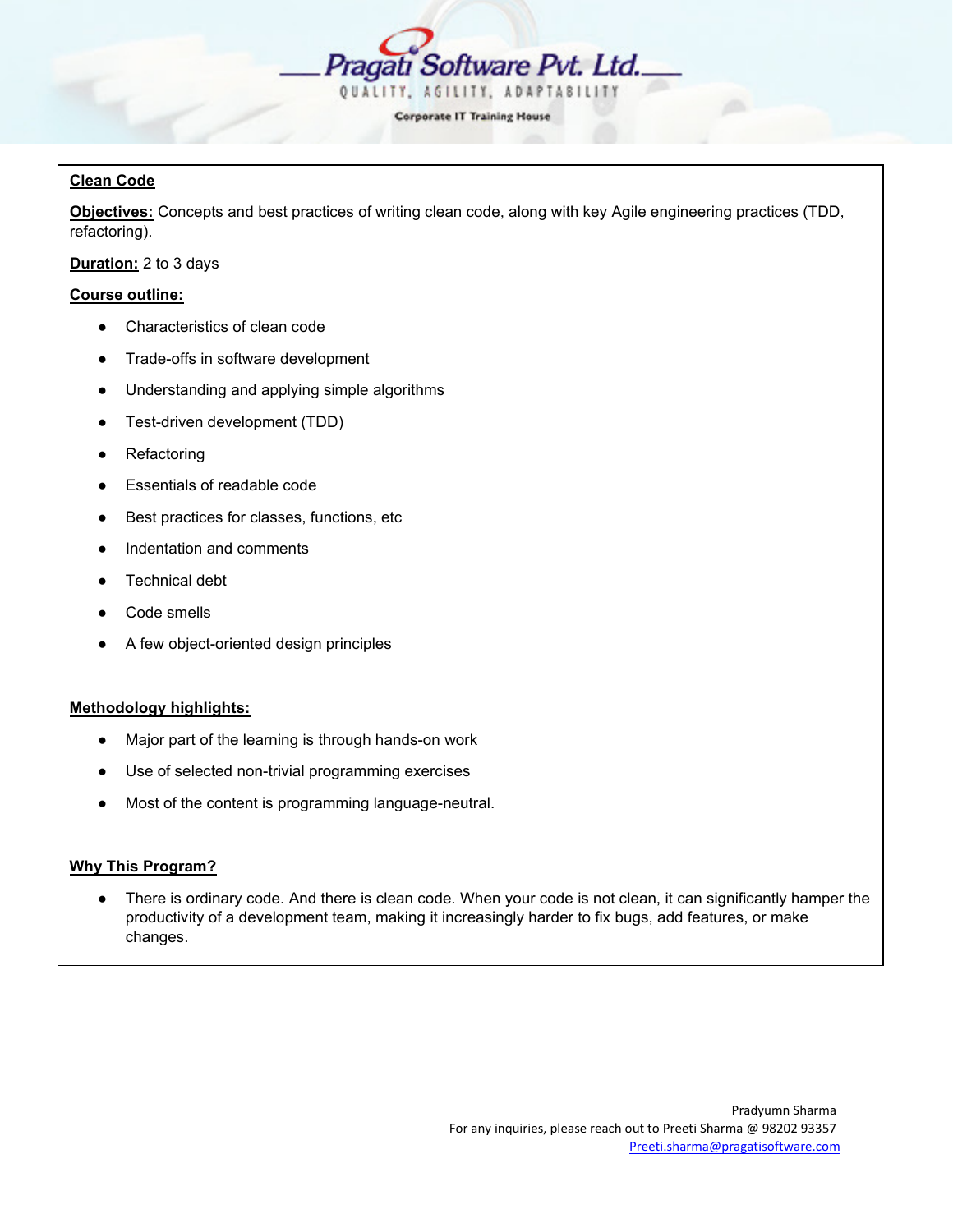

#### **MongoDB for Developers**

**Objectives:** Build an in-depth understanding of working with MongoDB, a leading NoSQL database platform for applications revolving around large, complex data structures.

**Duration**: 3 days

#### **Course outline:**

- Introduction to Big Data, NoSQL and MongoDB
- Collections and JSON documents
- CRUD operations
- Complex data structures with nested JSON documents
- Essentials of MongoDB architecture
- Overview of replication (hands-on) and sharding (usually without hands-on work)
- **Indexes**
- Analyzing queries for performance
- Aggregation framework
- Schema design
- MongoDB driver for Java / C# / NodeJS

#### **Methodology highlights**:

- Balanced mix of key concepts, architecture, extensive hands-on work, best practices, design guidelines, realworld use cases
- Meaningful, realistic datasets for illustrating various aspects of MongoDB features

# **Target audience**:

Software developers, data modelers, application architects, solution architects.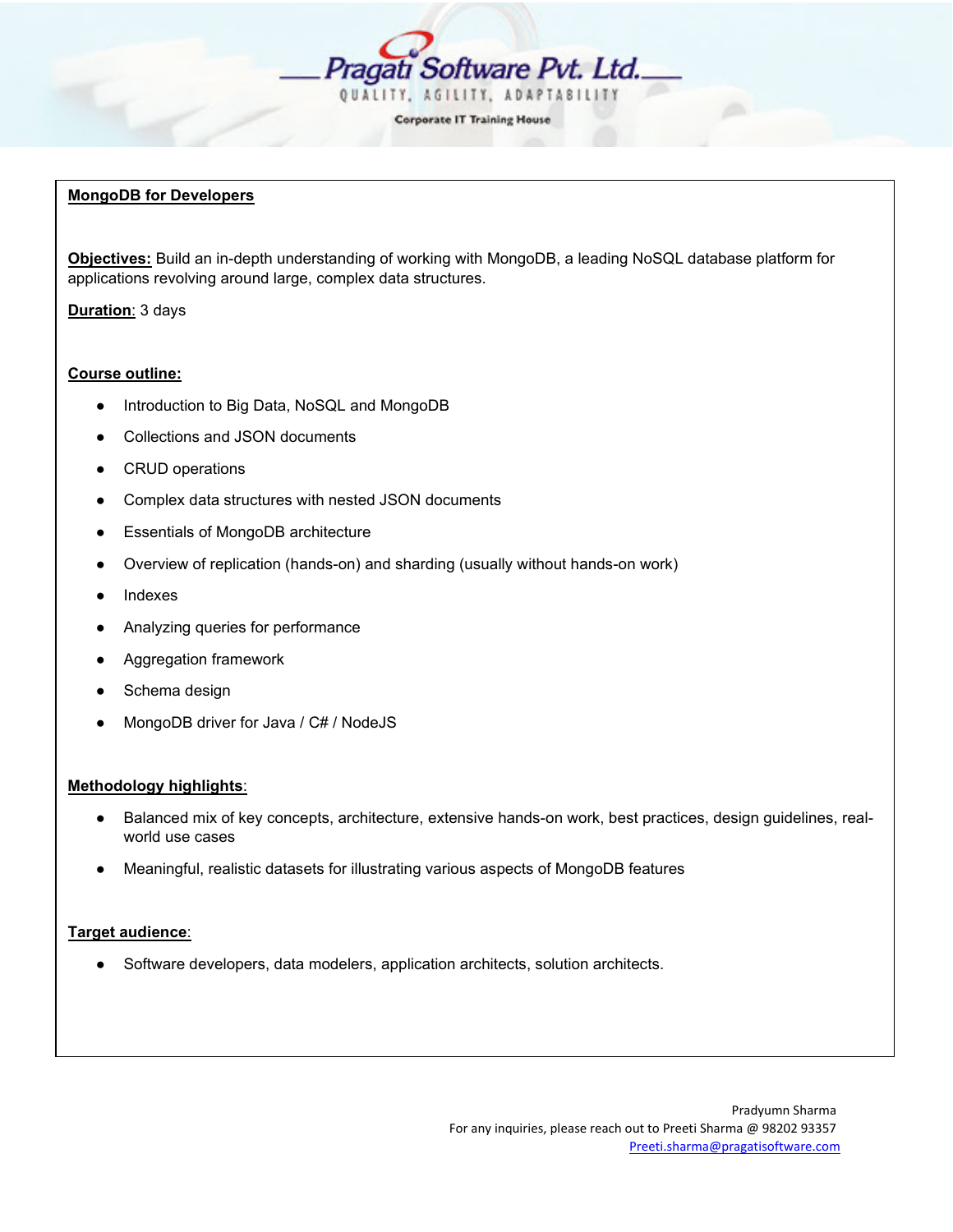

### **Cassandra**

**Objectives:** An in-depth program with a good insight into the capabilities and features of Cassandra, data modeling guidelines and its Java driver.

#### **Duration**: 3 days

#### **Course outline:**

- Introduction to Big Data, NoSQL, and Cassandra
- Cassandra Query Language (CQL), CQL Shell
- CRUD operations
- Cassandra architecture, cluster, data distribution, replication, read repair, failure scenarios
- Composite primary keys, partitioning and clustering
- Time-To-Live (TTL)
- Collection types: set, list, and map
- Data modeling, patterns and guidelines
- Cassandra driver for Java
- Monitoring, nodetool utility

#### **Methodology highlights**:

- Balanced mix of key concepts, architecture, extensive hands-on work, best practices, design guidelines, realworld use cases
- Meaningful, realistic datasets for illustrating various aspects of Cassandra features

#### **Target audience**:

Software developers, data modelers, application architects, solution architects.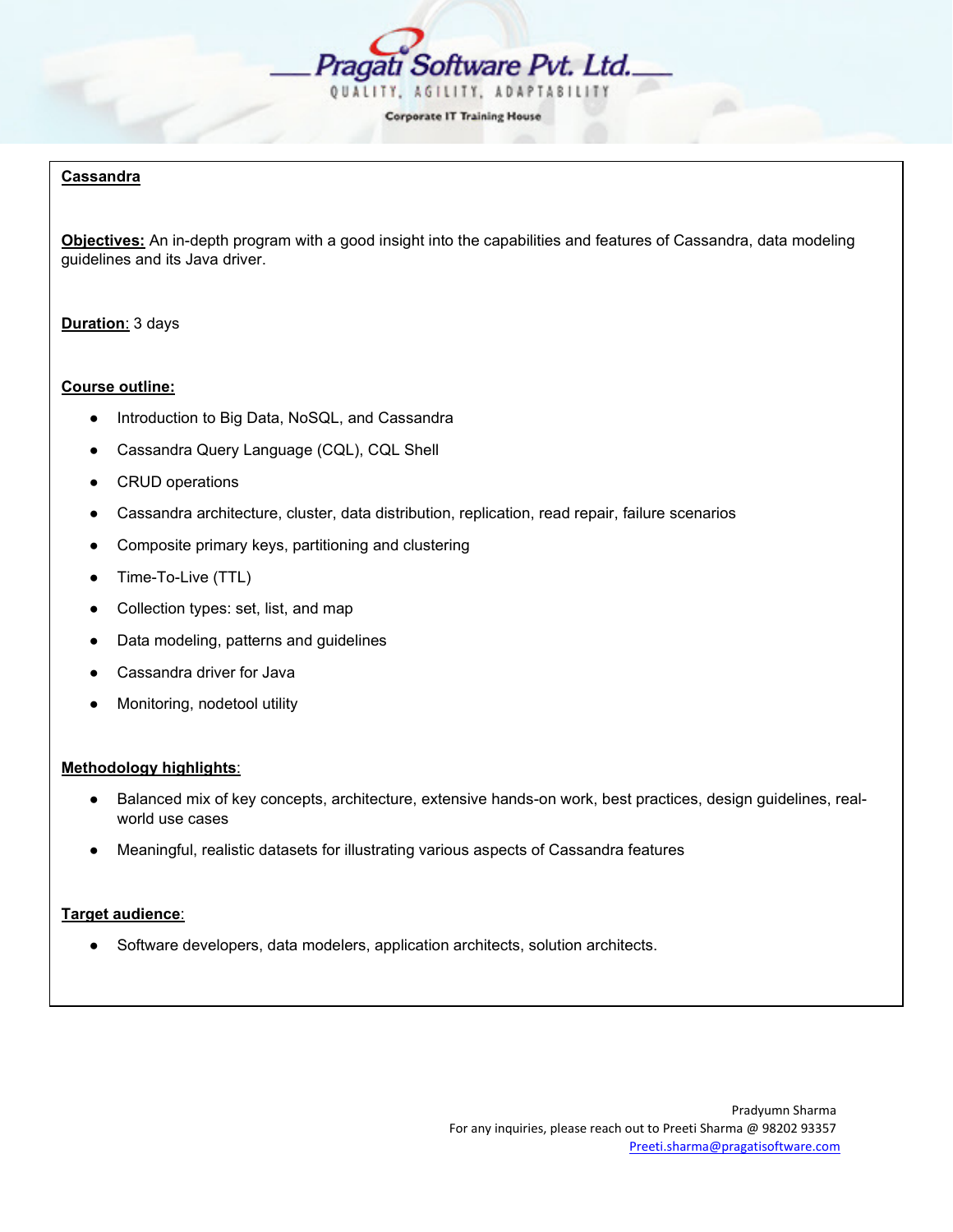

# **Neo4j**

**Objectives:** An in-depth understanding of graph modeling, and a strong foundation for managing and querying data using Neo4j, including its Java driver.

**Duration**: 2 days.

# **Course outline:**

- Introduction to NoSQL, and Neo4j
- The graph model, nodes, relationships, and attributes
- Queries with graph traversal
- Aggregation functions
- CRUD Operations for nodes and relationships
- Advance query operations, multi-relational graphs
- Query execution plan, profiling queries
- Graph data modeling, principles and guidelines
- Optimizing data models for performance and ease of querying
- Neo4j Java driver

# **Methodology highlights**:

- Balanced mix of key concepts, architecture, extensive hands-on work, best practice, design guidelines, realworld use cases
- Meaningful, realistic datasets for illustrating various aspects of NEo4j features

# **Target audience**:

Software developers, data modelers, application architects, solution architects.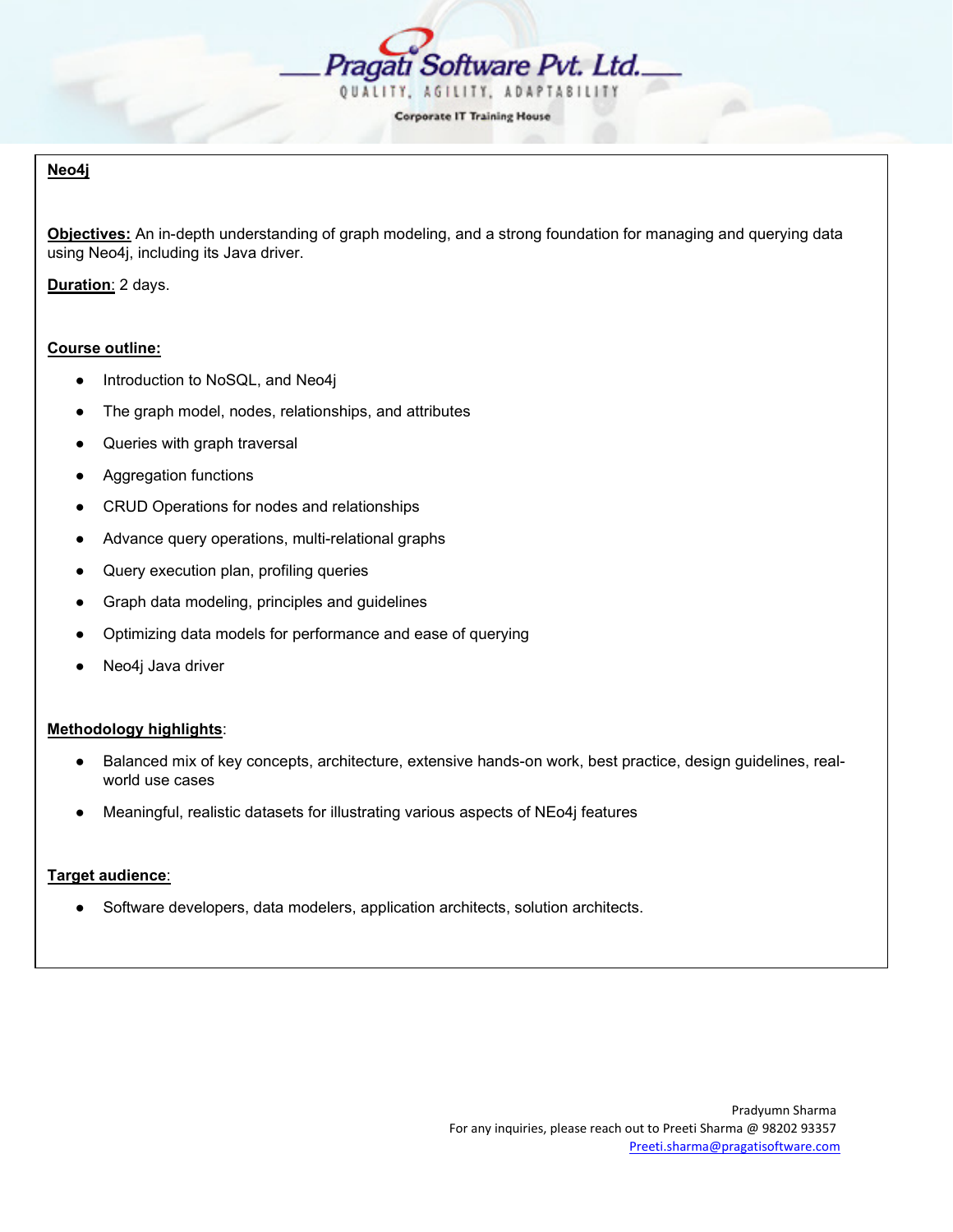

# **Making Sense of the IT Buzzwords**

**Objectives:** A high-level understanding of many of the trending concepts and technologies in the field of IT, along with real-world use cases.

**Duration**: 1 day

# **Course outline:**

- Data analytics
- Big Data, NoSQL
- Machine Learning, Deep Learning, Artificial Intelligence
- Cloud Computing
- Internet of Things
- Blockchain and cryptocurrencies
- Virtual Reality, Augmented Reality, Metaverse
- Mobility and social technologies
- Information Security
- **Robotic Process Automation**
- Gartner's predictions for top technology trends

# **Methodology highlights**:

- Lively explanations of the key concepts and technologies
- Interesting, real-world case studies, videos, and a few demonstrations

# **Target audience**:

Executives, managers, business leaders across business functions. Not necessary to be an IT professiona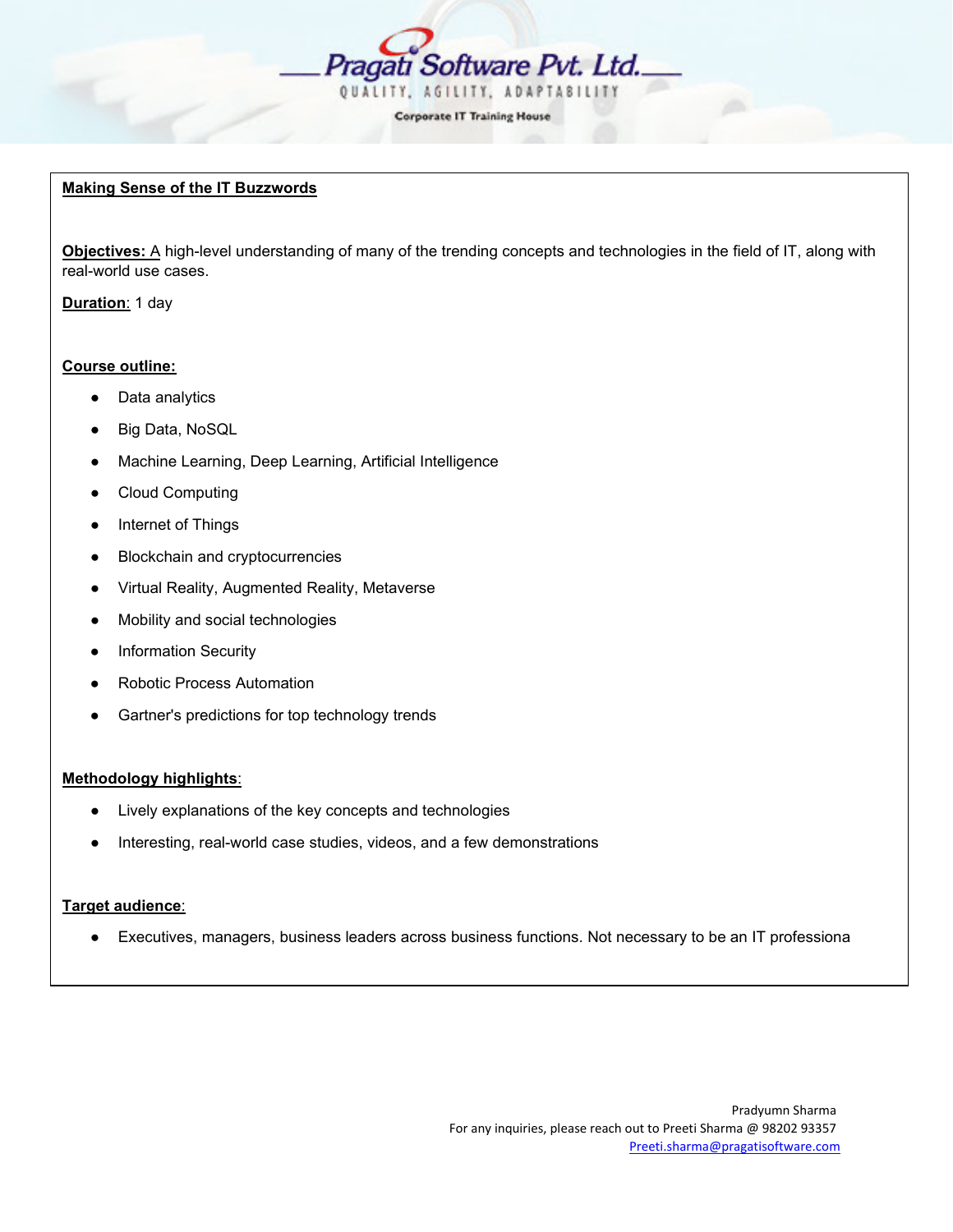

# **Agile Software Development with Scrum**

**Objectives:** An in-depth understanding of Scrum, one of the most prominent agile methodologies

### **Duration**: 2 days

#### **Course outline:**

- Introduction to Agile, Agile Manifesto, and Scrum
- Waterfall model vs iterative development
- Roles and activities in Scrum
- Product Owner, Product Backlog, stories, epics, themes
- Sprint Zero, architecture envisioning
- Estimation, Planning Poker, prioritization, release planning
- Sprint planning, Sprint Backlog, Task Board
- Daily Scrum Meeting, Updating the Sprint Backlog and the Task Board
- Sprint Review, Sprint Retrospective, Sprint termination
- Revisiting estimates, Release burndown
- Scaling Scrum for large or distributed teams
- Miscellaneous topics

#### **Methodology highlights**:

With the help of case studies and simulations, you will understand and experience various aspects and activities of Scrum.

### **Key takeaways**:

- Principles behind agile methods
- The complete Scrum lifecycle
- Working with small iterations
- **Estimation and planning**
- Inspect & adapt mechanisms
- Scrum adoption in the organization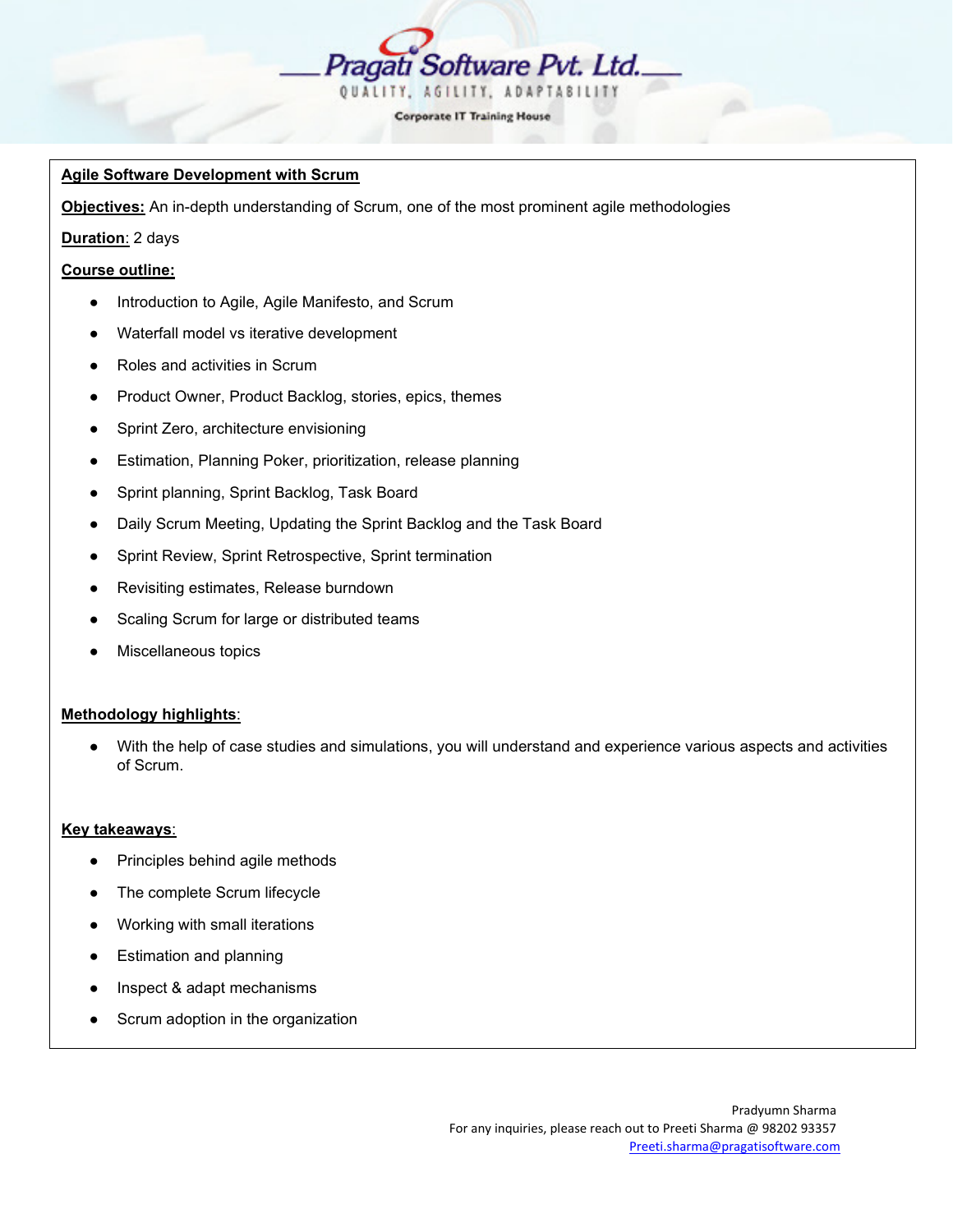

| <b>Corporate IT Training House</b> |  |  |
|------------------------------------|--|--|

# **Agile Engineering Practices**

**Objectives:** Gain an insight into agile engineering practices. Learn to build the right product with high quality and in time. **Duration**: 3 days

# **Course outline:**

- Agile landscape, iterative development, DevOps principles
- Agile architecture and design
- SOLID principles
- Test-driven development with JUnit 5
- Automating user acceptance testing
- Mock objects using Mockito
- Browser automation using Selenium
- Build automation using Apache Maven
- Code smells, technical debt, refactoring
- Continuous integration and deployment using Jenkins
- Team collaboration and dynamics, pair programming

# **Methodology highlights**:

● Appropriate mix of concepts and practical work. About 75% of the time in the program is hands-on work with curated examples and exercises

# **Recommended tools & technologies**:

- Java, Eclipse
- JUnit 5, Fitnesse, Mockito, Selenium
- Maven, Jenkins
- Alternatives / additional tools as per your preferences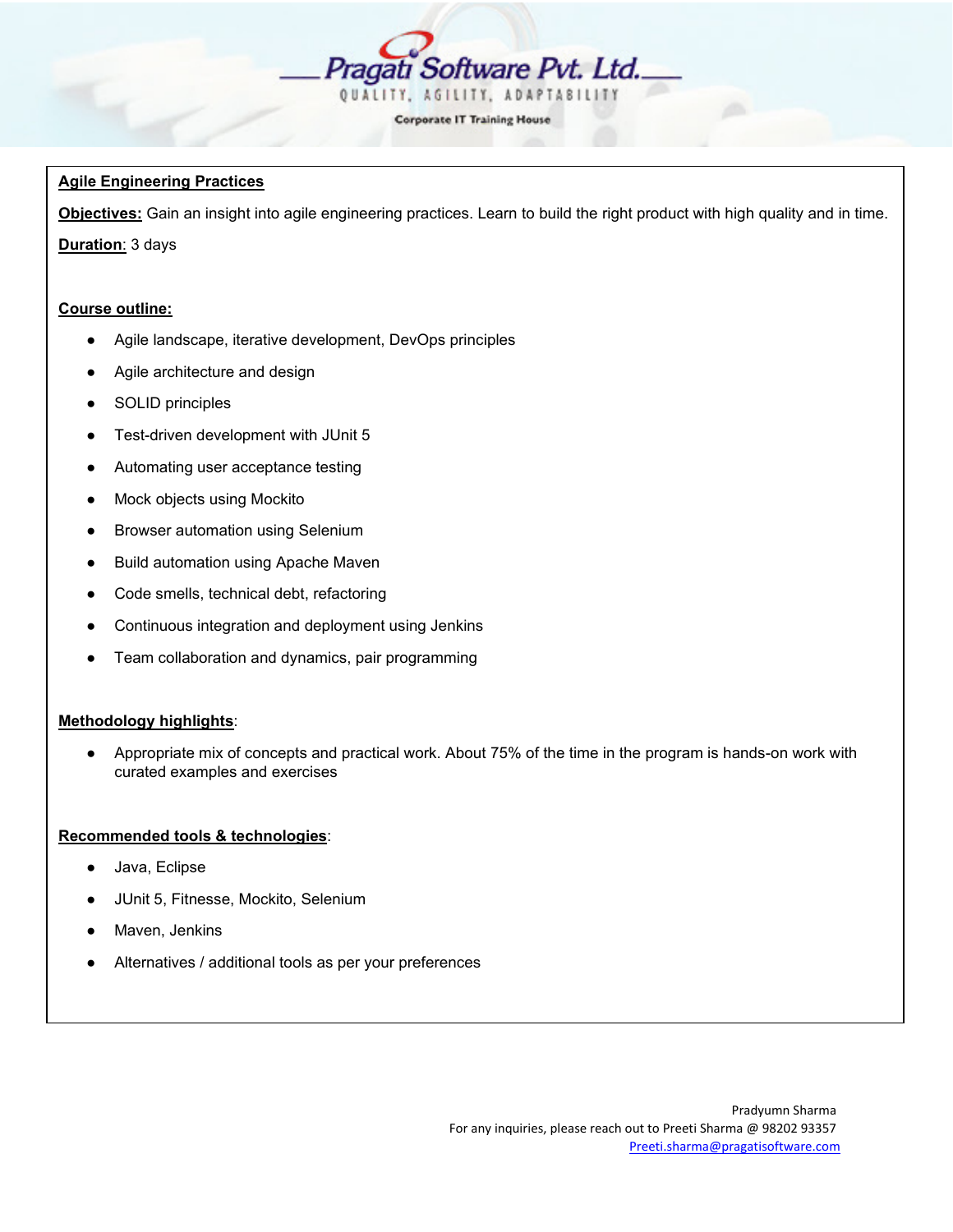

# **Design Patterns**

**Objectives:** Understanding some of the important GoF design patterns and foundational design principles. Audience: software developers, designers, architects.

**Duration**: 3 days

#### **Course outline:**

- UML class diagrams and sequence diagrams
- Single Responsibility Principle, Open-Closed Principle
- Low coupling, high cohesion, polymorphism
- Creational patterns: Factory Method, Abstract Factory, Builder, Singleton
- Structural patterns: Adapter, Facade, Composite, Proxy
- Behavioral patterns: Observer, State, Strategy, Template Method
- A few additional patterns may be covered based on specific requirements
- (The remaining GoF patterns can be covered with an additional 1.5 days).

#### **Methodology highlights**:

- Balanced mix of concepts, practical work, and applicability
- Various carefully selected examples and exercises for hands-on implementation.
- Programming in Java / C# / C++.

### **Key takeaways**:

- The principles behind design patterns
- Applicability of various patterns in practical situations
- Trade-offs involved in various design alternatives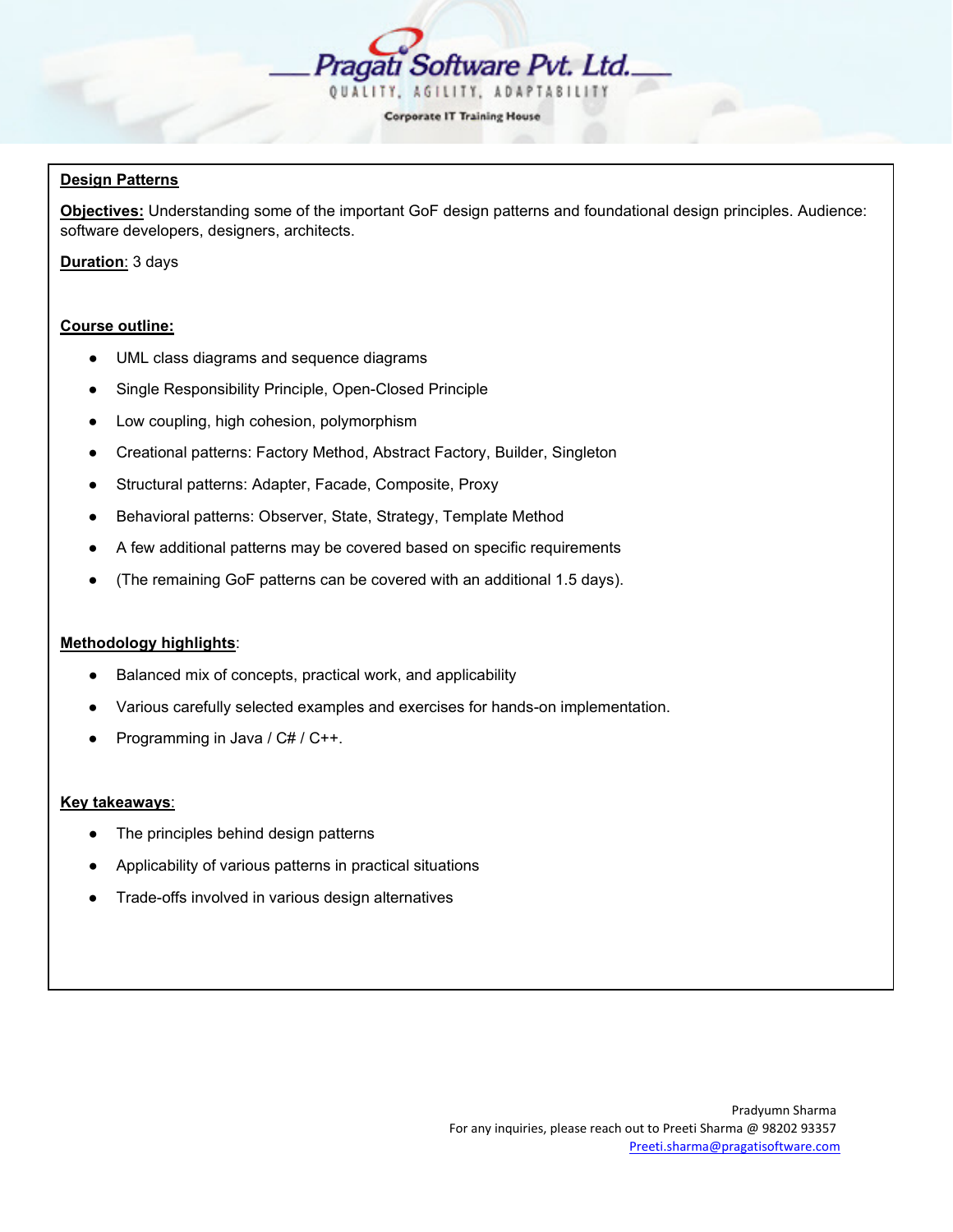

#### **Software Estimation**

**Target audience:** Presales and delivery teams

**Duration:** 3 days

### **Course outline:**

- Practices from Agile methodologies
- Gathering information for estimation
- Breaking down a project into tasks, etc
- Risks: assessment, mitigation
- Considering the technology stack
- Dealing with uncertainties and unknowns
- Estimation techniques, Planning Poker
- Challenges in fixed bid proposals in agile projects, how to deal with them
- Actionable execution plan
- Creating an estimation framework
- Presentation, negotiations, closure
- Monitoring, reviews, retrospectives

# **Methodology highlights**:

- Balanced mix of [key concepts, principles, best practices] and [examples, exercises, case studies]
- Review of existing template, process, a few of your existing proposals with estimates
- **Highly interactive sessions**

#### **Key takeaways**

- Estimation with increasing accuracy...
- ... with respect to human and other resources, delivery dates, milestones, interim timelines, technology landscape
- Best practices around estimation
- New / modified framework / template for estimation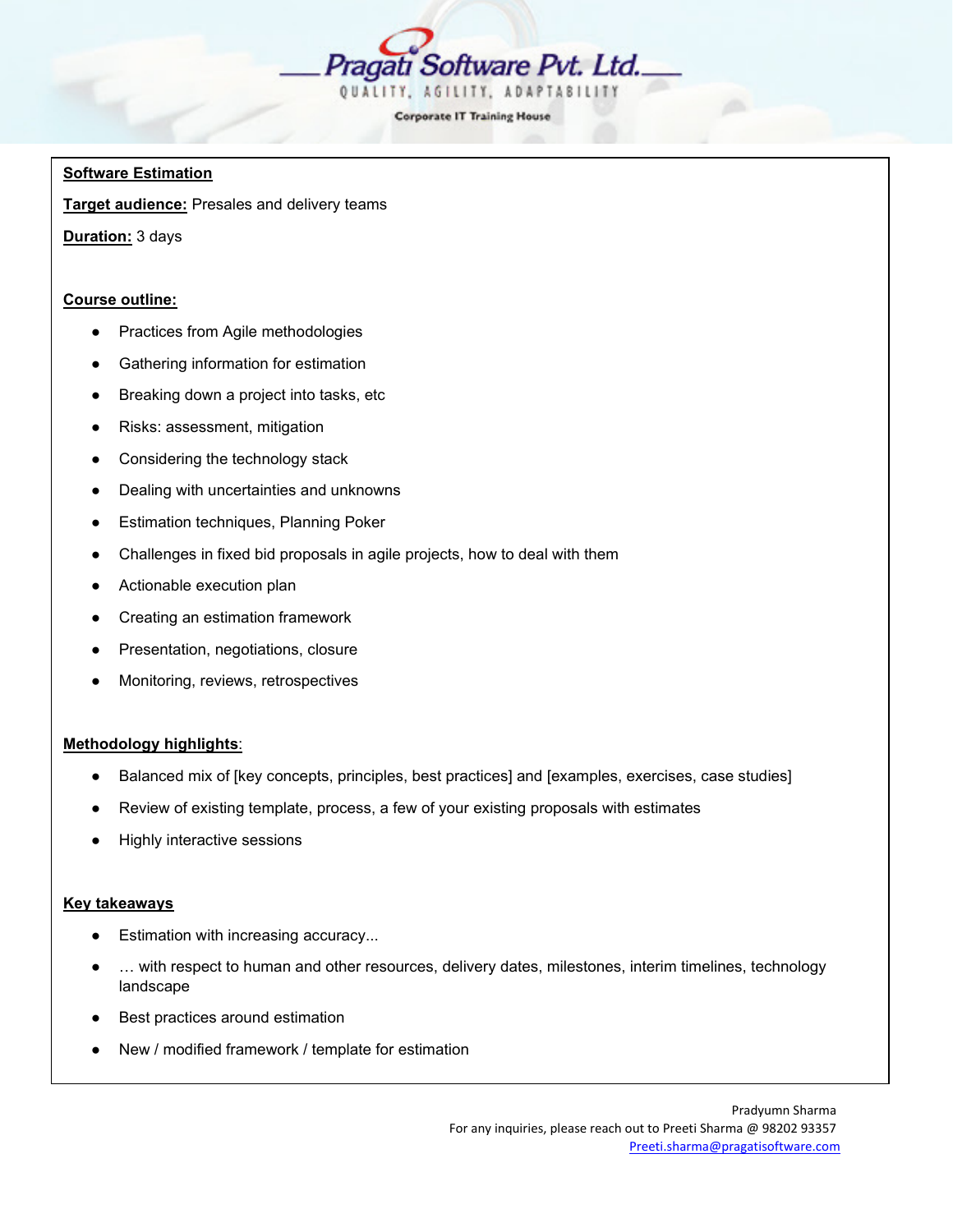

# **Computer Algorithms**

**Objectives:** Sharpen your skills to articulate algorithms for non-trivial computing problems, as well as efficient ways to implement them. Go beyond the basics.

**Duration**: 3 days

### **Course outline:**

- Common trade-offs in computer algorithms
- The Big-O notation
- Analysis of algorithms
- Divide and conquer
- Recursive algorithms
- Greedy algorithms
- Dynamic programming
- Data structures
- Algorithms on graphs
- Algorithms on strings

#### **Methodology highlights**:

- Less theoretical lectures, lots of hands-on work.
- Class assignments selected from a wide range of non-trivial computing problems, tailored to the participants' background and interests.
- Participants are strongly encouraged to use TDD approach for their implementation

### **Target audience:**

● Anybody who writes programs for a living. Or for fun. And wants to become a good programmer. They may use any of the regular programming languages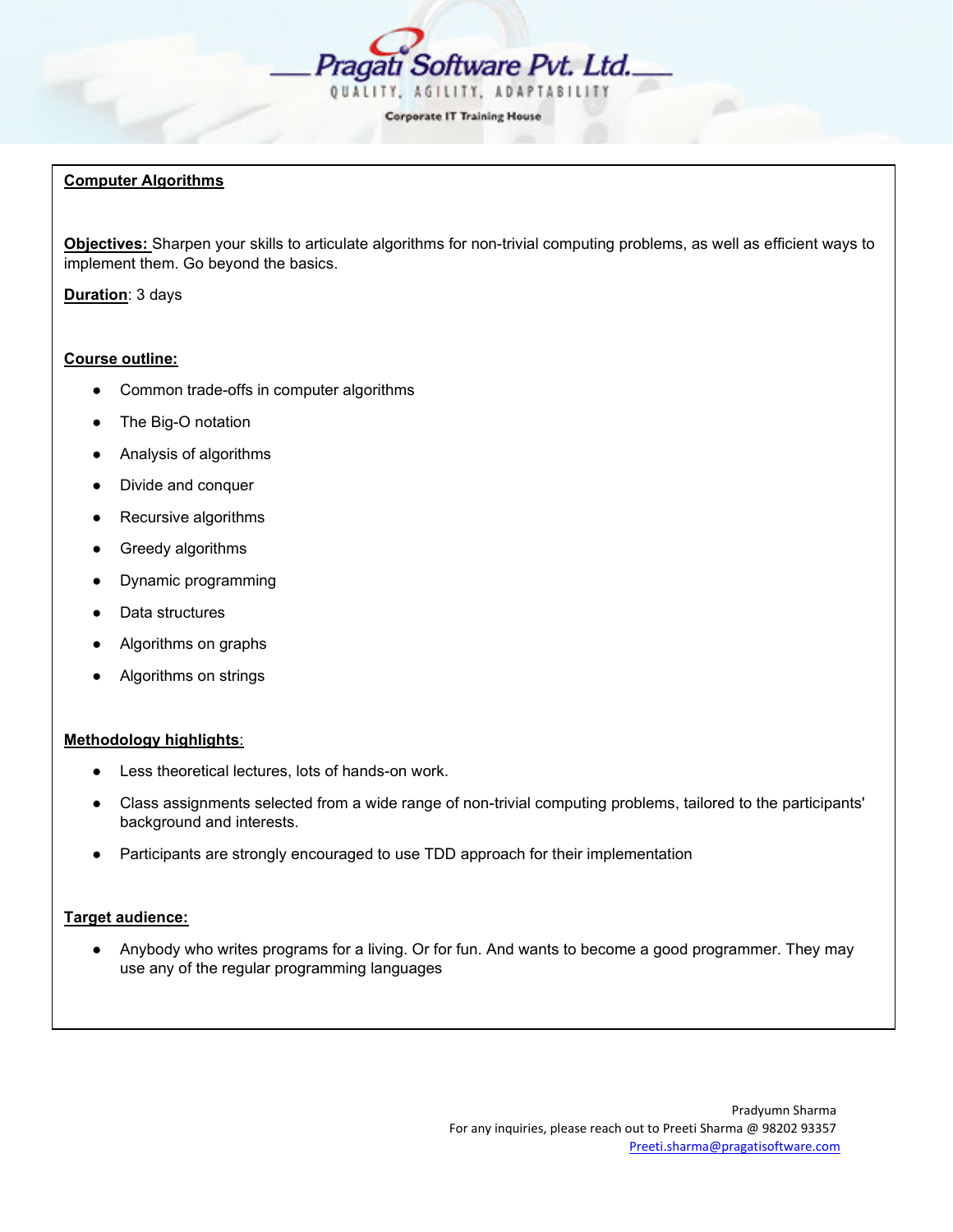

# **An Introduction to the Vedas**

**Objectives:** A brief introduction to the Vedas and related Vedic literature.

# **Duration**: 2 hours

# **Course outline:**

- The various books of the Vedas and subsequent Vedic literature
- The origins of the Vedas
- The Vedic deities
- Oral traditions for preserving the Vedic text with integrity for thousands of years
- A glimpse of Vedic thoughts through about 15 selected verses, covering diverse topics such as the desirable code of conduct, philosophy, family life, society, meditation, origin of the universe, etc.
- The field of Vedic interpretation
- Pointers for further studies

# **What are the Vedas?**

- Foundation of Indian thought, religions, philosophy, values, traditions, rituals, culture, etc.
- Written in ancient Sanskrit.
- A collection of about 20,000 verses in four books.